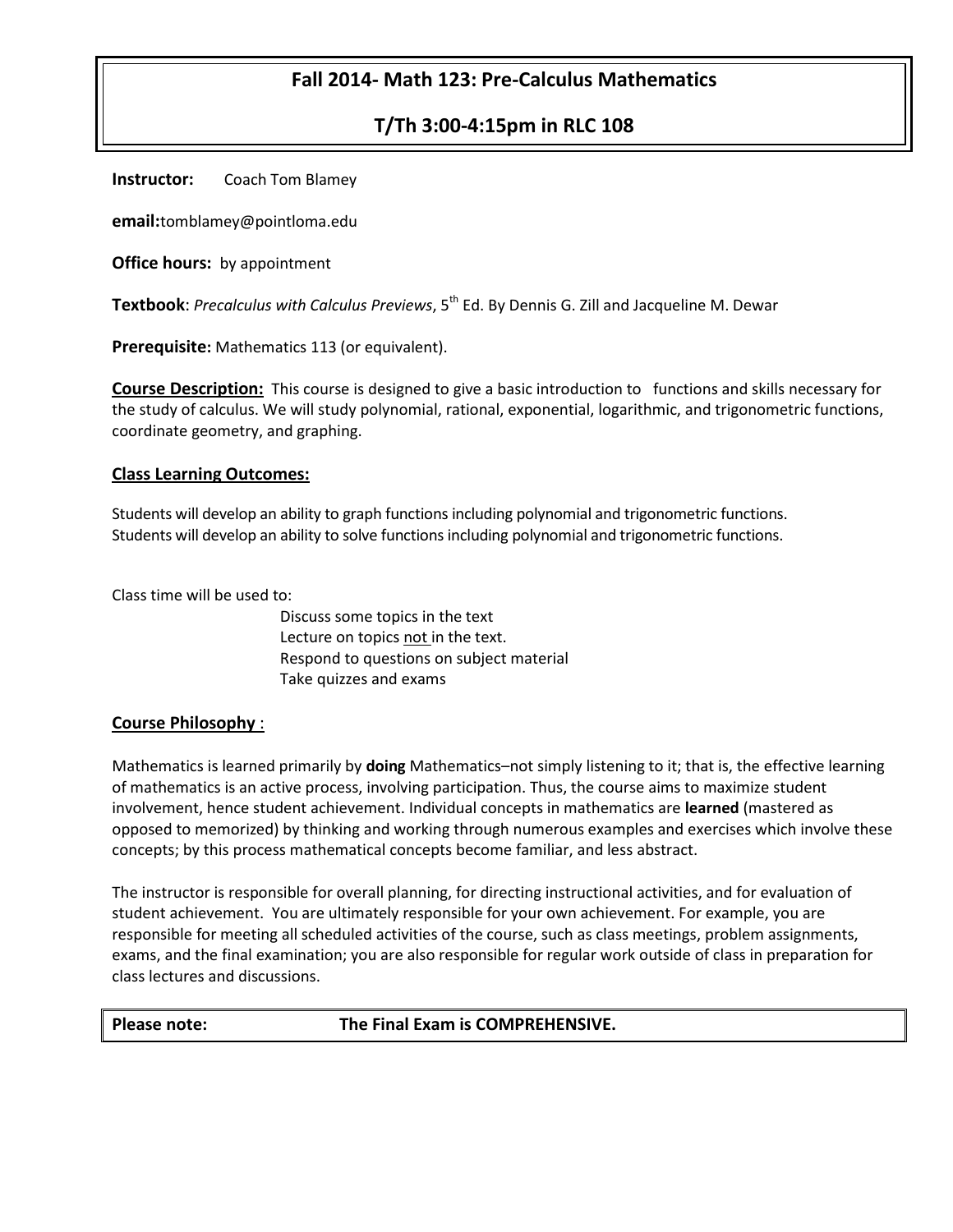**Grading Scale**: Course grades will be assigned according to the following scale:

|           | <b>Grading Scale in percentages</b> |  |                                                      |  |  |  |  |  |  |
|-----------|-------------------------------------|--|------------------------------------------------------|--|--|--|--|--|--|
|           | А                                   |  |                                                      |  |  |  |  |  |  |
| $\ddot{}$ |                                     |  | $(87.5, 90)$ (77.5, 80) (67.5, 70)                   |  |  |  |  |  |  |
|           |                                     |  | $[92.5, 100]$ [82.5, 87.5] [72.5, 77.5] [62.5, 67.5] |  |  |  |  |  |  |
|           |                                     |  | $[90, 92.5]$ $[80, 82.5]$ $[70, 72.5]$ $[60, 62.5]$  |  |  |  |  |  |  |
|           |                                     |  |                                                      |  |  |  |  |  |  |

|           | <i><b>TEAM QUIZZES:</b></i>       | 20% of your grade.                                    |  |  |
|-----------|-----------------------------------|-------------------------------------------------------|--|--|
| HOMFWORK: |                                   | 10% of your grade.                                    |  |  |
|           | <i><b>INDIVIDUAL QUIZZES:</b></i> | 20% of your grade.                                    |  |  |
|           | <b>MIDTFRM:</b>                   | 25% of your grade.                                    |  |  |
|           | FINAL FXAM:                       | 25% of your grade.                                    |  |  |
|           | EXTRA CREDIT:                     | Up to 3% of total grade via board work participation. |  |  |

### **Attendance:**

Attendance is expected at each class session. In the event of an absence you are responsible for the material covered in class and the assignments given that day.

Regular and punctual attendance at all classes in which a student is registered is considered essential to optimum academic achievement. Therefore, regular attendance and participation in each course are minimal requirements to be met. There are no allowed or excused absences except as approved in writing by the Provost for specific students participating in certain university-sanctioned activities. Excused absences still count toward the 10%-20% limits, but allow students to make up work, quizzes, or tests missed as a result of a universitysanctioned activity. Activities of a unique nature, such as labs or other activities identified clearly on the syllabus, cannot be made up except in rare instances when instructors have given advanced, written approval for doing so. Whenever the number of accumulated absences in a class, for any cause, exceeds ten (10) percent of the total number of class meetings, the faculty member should send an e-mail to the student and the Vice Provost for Academic Administration (VPAA) warning of attendance jeopardy. If more than twenty (20) percent of the total number of class meetings is reported as missed, the faculty member or VPAA may initiate the student's de-enrollment from the course without further advanced notice to the student. If the date of deenrollment is past the last date to withdraw from a class, the student will be assigned a grade of W or WF consistent with university policy in the Grading section of the catalog. There are no refunds for courses where a de-enrollment was processed. For more details see the PLNU catalog:

[http://catalog.pointloma.edu/content.php?catoid=14&navoid=1089#Class\\_Attendance](http://catalog.pointloma.edu/content.php?catoid=14&navoid=1089#Class_Attendance)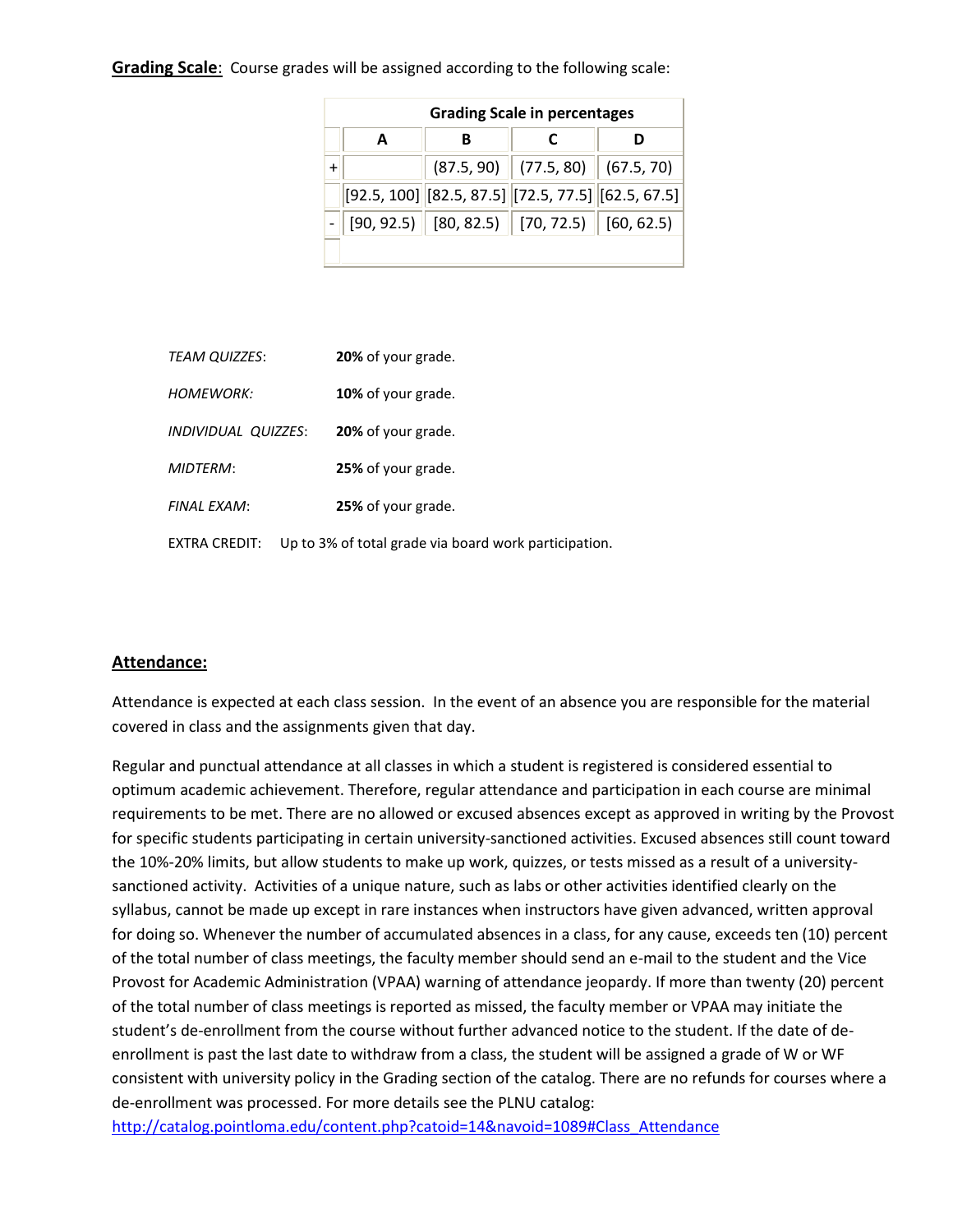# **Class Enrollment:**

It is the student's responsibility to maintain his/her class schedule. Should the need arise to drop this course (personal emergencies, poor performance, etc.), the student has the responsibility to follow through (provided the drop date meets the stated calendar deadline established by the university), not the instructor. Simply ceasing to attend this course or failing to follow through to arrange for a change of registration (drop/add) may easily result in a grade of F on the official transcript.

### **Academic Accommodations:**

While all students are expected to meet the minimum academic standards for completion of their courses as established by the instructors, students with special needs may require academic accommodations. At Point Loma Nazarene University, students requesting academic accommodations must file documentation with the Disability Resource Center (DRC), located in the Bond Academic Center. Once the student files documentation, the Disability Resource Center contacts the student's instructors and provides written recommendations for reasonable and appropriate accommodations to meet the individual needs of the student. This policy assists the university in its commitment to full compliance with Section 504 of the Rehabilitation Act of 1973, the Americans with Disabilities (ADA) Act of 1990, and ADA Amendments Act of 2008, all of which prohibit discrimination against students with special needs and guarantees all qualified students equal access to the benefits of PLNU programs and activities. For more details see the PLNU catalog: [http://catalog.pointloma.edu/content.php?catoid=14&navoid=1089#Academic\\_Accommodations](http://catalog.pointloma.edu/content.php?catoid=14&navoid=1089#Academic_Accommodations)

Students with learning disabilities who may need accommodations should discuss options with the instructor during the first two weeks of class.

### **Academic Honesty:**

The Point Loma Nazarene University community holds the highest standards of honesty and integrity in all aspects of university life. Any violation of the university's commitment is a serious affront to the very nature of Point Loma's mission and purpose. Violations of academic honesty include cheating, plagiarism, falsification, aiding academic dishonesty, and malicious interference. The details of PLNU's meaning of each of these words can be found in the PLNU catalog at:

[http://catalog.pointloma.edu/content.php?catoid=14&navoid=1089#Academic\\_Honesty](http://catalog.pointloma.edu/content.php?catoid=14&navoid=1089#Academic_Honesty)

A student remains responsible for the academic honesty of work submitted in PLNU courses and the consequences of academic dishonesty beyond receipt of the final grade in the class and beyond the awarding of the diploma. Ignorance of these catalog policies will not be considered a valid excuse or defense. Students may not withdraw from a course as a response to a consequence.

A student who is caught cheating on any item of work will receive a zero on that item and may receive an "F" for the semester. See the PLNU Catalog for a further explanation of the PLNU procedures for academic dishonesty [\(http://catalog.pointloma.edu/content.php?catoid=14&navoid=1089#Academic\\_Honesty\)](http://catalog.pointloma.edu/content.php?catoid=14&navoid=1089#Academic_Honesty).

### **Final Exam: Date and Time**

The final exam date and time is set by the university at the beginning of the semester and may not be changed by the instructor. Only in the case that a student is required to take three exams during the same day of finals week is an instructor authorized to change the exam date and time for that particular student.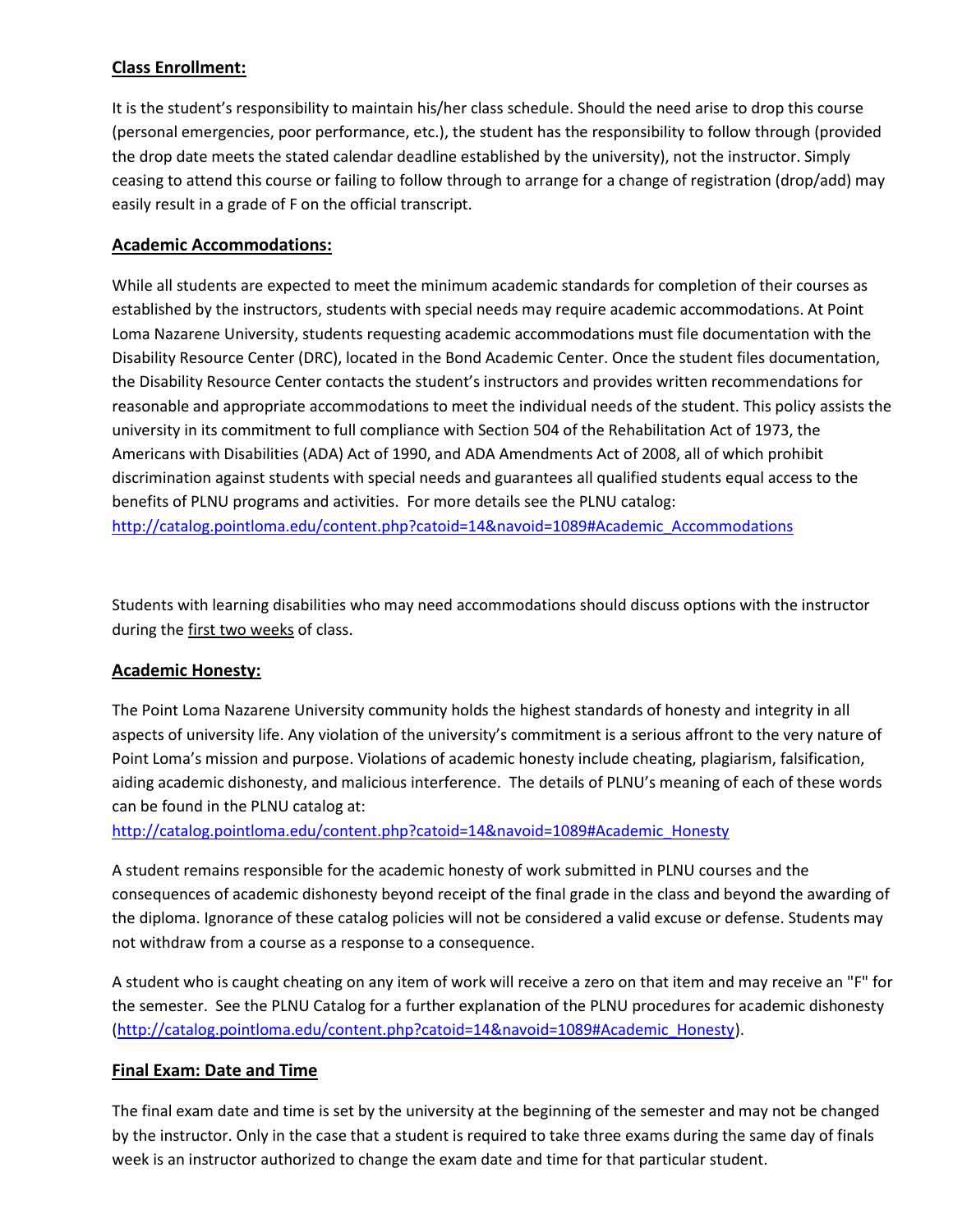# **Copyright Protected Materials:**

Point Loma Nazarene University, as a non-profit educational institution, is entitled by law to use materials protected by the US Copyright Act for classroom education. Any use of those materials outside the class may violate the law.

**General Advice:** The key to success in this class is to attend lectures regularly and do your homework. You learn mathematics by doing it yourself. You should expect to spend approximately two hours outside of class for every one hour in class working on homework and going over concepts. When doing homework, please note it is normal to not be able to do every problem correct on the first attempt. Do not be discouraged, instead seek help.

### **Sources of Help:**

- 1. Me. If you have questions, ask me. See office hours.
- 2. FREE TUTORING- Math Learning Center, RS-230. Hours are posted on the door.
- 3. Other classmates. Form study groups! Work together!